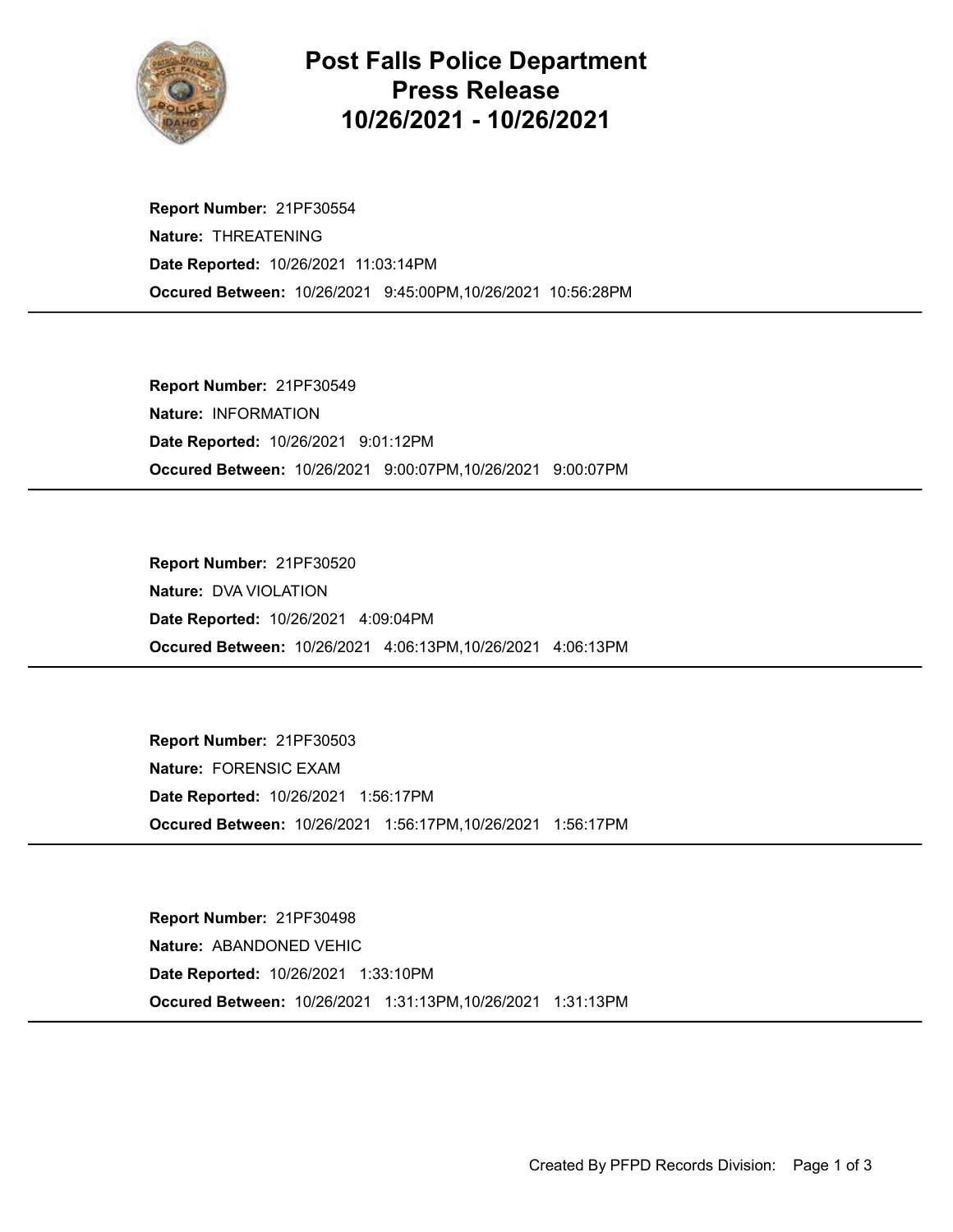Occured Between: 10/26/2021 11:57:00AM,10/26/2021 11:58:00AM Report Number: 21PF30485 Nature: ASSAULT Date Reported: 10/26/2021 12:13:52PM

Occured Between: 10/25/2021 8:55:00PM,10/25/2021 9:00:00PM Report Number: 21PF30484 Nature: COUNTERFEIT Date Reported: 10/26/2021 12:08:52PM

Occured Between: 10/21/2021 11:18:14AM,10/22/2021 11:18:14AM Report Number: 21PF30476 Nature: MAL INJURY Date Reported: 10/26/2021 11:19:19AM

Occured Between: 10/26/2021 11:17:02AM,10/26/2021 11:17:08AM Report Number: 21PF30475 Nature: RECOVERED VEHIC Date Reported: 10/26/2021 11:18:40AM

Occured Between: 10/25/2021 3:00:00PM,10/26/2021 11:08:52AM Report Number: 21PF30472 Nature: MAL INJURY Date Reported: 10/26/2021 11:10:07AM

Occured Between: 10/25/2021 12:00:00PM,10/26/2021 10:01:57AM Report Number: 21PF30466 Nature: BURGLARY RES Date Reported: 10/26/2021 10:05:39AM